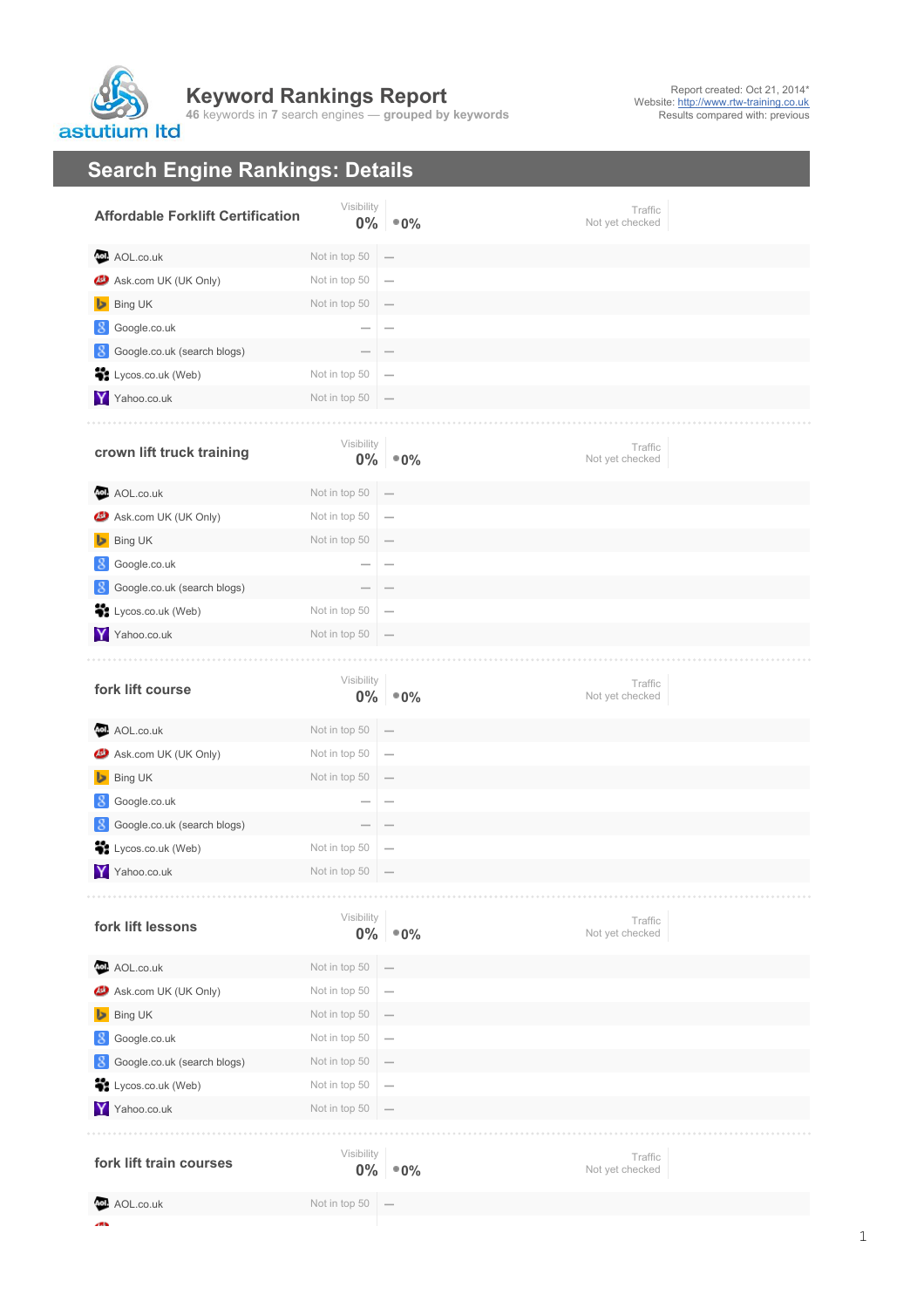| Ask.com UK (UK Only)<br>œ         |               |                          |                            |  |
|-----------------------------------|---------------|--------------------------|----------------------------|--|
|                                   | Not in top 50 | $\overline{\phantom{a}}$ |                            |  |
| Bing UK                           | Not in top 50 |                          |                            |  |
| Google.co.uk<br>-8                | Not in top 50 | $\overline{\phantom{a}}$ |                            |  |
| Google.co.uk (search blogs)       | Not in top 50 | $\overline{\phantom{0}}$ |                            |  |
| ä<br>Lycos.co.uk (Web)            | Not in top 50 |                          |                            |  |
| Y Yahoo.co.uk                     | Not in top 50 |                          |                            |  |
|                                   |               |                          |                            |  |
| fork lift training                | Visibility    | $0\%$ $\degree$ 0%       | Traffic<br>Not yet checked |  |
| AOL.co.uk                         | Not in top 50 |                          |                            |  |
| Ask.com UK (UK Only)              | Not in top 50 | $\overline{\phantom{a}}$ |                            |  |
| Bing UK                           | Not in top 50 | $\overline{\phantom{a}}$ |                            |  |
| Google.co.uk<br>-8                | Not in top 50 | $\overline{\phantom{a}}$ |                            |  |
| Google.co.uk (search blogs)<br>-8 | Not in top 50 |                          |                            |  |
| Lycos.co.uk (Web)                 | Not in top 50 | $\overline{\phantom{a}}$ |                            |  |
| Yahoo.co.uk<br>Y                  | Not in top 50 |                          |                            |  |
|                                   |               |                          |                            |  |
| fork lift truck training          | Visibility    | $0\%$ $\degree$ 0%       | Traffic<br>Not yet checked |  |
| AOL.co.uk<br>Aol.                 | Not in top 50 |                          |                            |  |
| Ask.com UK (UK Only)<br>œ         | Not in top 50 | $\overline{\phantom{a}}$ |                            |  |
| <b>Bing UK</b>                    | Not in top 50 |                          |                            |  |
| Google.co.uk<br>-8                | Not in top 50 | $\overline{\phantom{a}}$ |                            |  |
| Google.co.uk (search blogs)<br>-8 | Not in top 50 |                          |                            |  |
| ÷.<br>Lycos.co.uk (Web)           | Not in top 50 | $\overline{\phantom{a}}$ |                            |  |
| Y Yahoo.co.uk                     | Not in top 50 |                          |                            |  |
|                                   |               |                          |                            |  |
| <b>Fork lift trucks</b>           | Visibility    | $^{\circ}0\%$            | Traffic                    |  |
|                                   | $0\%$         |                          | Not yet checked            |  |
| AOL.co.uk<br>₩                    | Not in top 50 | $\overline{\phantom{0}}$ |                            |  |
| Ask.com UK (UK Only)              | Not in top 50 | $\overline{\phantom{0}}$ |                            |  |
| Bing UK                           | Not in top 50 |                          |                            |  |
| Google.co.uk<br>-8                |               |                          |                            |  |
| Google.co.uk (search blogs)<br>-8 |               |                          |                            |  |
| Lycos.co.uk (Web)                 | Not in top 50 |                          |                            |  |
| Y Yahoo.co.uk                     | Not in top 50 |                          |                            |  |
|                                   |               |                          |                            |  |
| fork lift tuition                 | Visibility    | $0\%$ $^{\circ}0\%$      | Traffic<br>Not yet checked |  |
| AOL.co.uk<br>QΘ.                  | Not in top 50 |                          |                            |  |
| <b>49</b> Ask.com UK (UK Only)    | Not in top 50 | $\overline{\phantom{a}}$ |                            |  |
| <b>Bing UK</b>                    | Not in top 50 |                          |                            |  |
| Google.co.uk                      | Not in top 50 | $\overline{\phantom{a}}$ |                            |  |
| Google.co.uk (search blogs)<br>8  | Not in top 50 |                          |                            |  |
| ÷.<br>Lycos.co.uk (Web)           | Not in top 50 | $\overline{\phantom{a}}$ |                            |  |
| Yahoo.co.uk<br>Y.                 | Not in top 50 |                          |                            |  |
|                                   |               |                          |                            |  |
| <b>Fork-Lift</b>                  | Visibility    | $0\%$ $^{\circ}$ 0%      | Traffic<br>Not yet checked |  |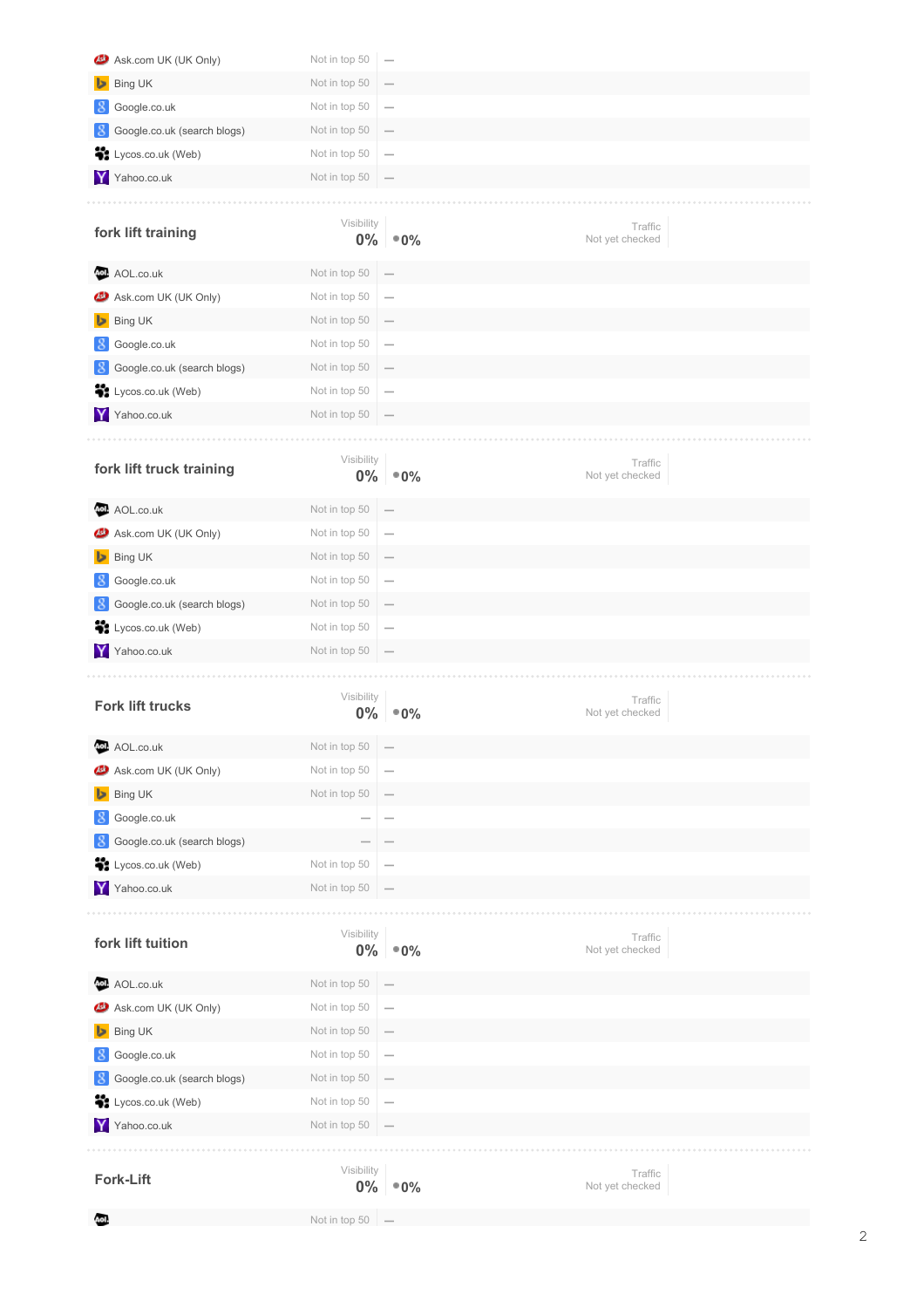| AOL.co.uk                         |                     |                                 |                            |
|-----------------------------------|---------------------|---------------------------------|----------------------------|
| Ask.com UK (UK Only)<br>అ         | Not in top 50       | $\qquad \qquad$                 |                            |
| Bing UK<br>⊵                      | Not in top 50       |                                 |                            |
| Google.co.uk                      |                     |                                 |                            |
| Google.co.uk (search blogs)       |                     |                                 |                            |
| ÷.<br>Lycos.co.uk (Web)           | Not in top 50       |                                 |                            |
| Y Yahoo.co.uk                     | Not in top 50       |                                 |                            |
|                                   |                     |                                 |                            |
| fork-lift handling                | Visibility<br>$0\%$ | $^{\circ}0\%$                   | Traffic<br>Not yet checked |
| AOL.co.uk                         | Not in top 50       |                                 |                            |
| Ask.com UK (UK Only)<br>œ         | Not in top 50       | $\hspace{0.1mm}-\hspace{0.1mm}$ |                            |
| Bing UK<br>Þ                      | Not in top 50       |                                 |                            |
| Google.co.uk<br>-8                | Not in top 50       | $\hspace{0.1mm}-\hspace{0.1mm}$ |                            |
| Google.co.uk (search blogs)       | Not in top 50       |                                 |                            |
| ÷.<br>Lycos.co.uk (Web)           | Not in top 50       |                                 |                            |
| Yahoo.co.uk                       | Not in top 50       | $\hspace{0.1mm}-\hspace{0.1mm}$ |                            |
|                                   |                     |                                 |                            |
| fork-lift lessons                 | Visibility<br>$0\%$ | $^{\circ}0\%$                   | Traffic<br>Not yet checked |
| AOL.co.uk<br>Aol.                 | Not in top 50       |                                 |                            |
| Ask.com UK (UK Only)              | Not in top 50       | $\overline{\phantom{a}}$        |                            |
| Bing UK<br>⊵                      | Not in top 50       | $\hspace{0.1mm}-\hspace{0.1mm}$ |                            |
| Google.co.uk<br><sup>8</sup>      | Not in top 50       | $\hspace{0.1mm}-\hspace{0.1mm}$ |                            |
| Google.co.uk (search blogs)<br>-8 | Not in top 50       |                                 |                            |
| ÷.<br>Lycos.co.uk (Web)           | Not in top 50       | $\overline{\phantom{a}}$        |                            |
| Y Yahoo.co.uk                     | Not in top 50       |                                 |                            |
|                                   |                     |                                 |                            |
| fork-lift training                | Visibility<br>$0\%$ | $^{\circ}0\%$                   | Traffic<br>Not yet checked |
| AOL.co.uk                         | Not in top 50       |                                 |                            |
| Ask.com UK (UK Only)              | Not in top 50       | $\overline{\phantom{a}}$        |                            |
| Bing UK                           | Not in top 50       |                                 |                            |
| Google.co.uk<br>-8                | Not in top 50       | $\overline{\phantom{a}}$        |                            |
| Google.co.uk (search blogs)<br>-8 | Not in top 50       |                                 |                            |
| Lycos.co.uk (Web)<br>ij,          | Not in top 50       |                                 |                            |
| Yahoo.co.uk                       | Not in top 50       |                                 |                            |
|                                   |                     |                                 |                            |
| fork-lift tuition                 | Visibility<br>$0\%$ | $^{\circ}0\%$                   | Traffic<br>Not yet checked |
| AOL.co.uk<br>Aol.                 | Not in top 50       |                                 |                            |
| Ask.com UK (UK Only)              | Not in top 50       |                                 |                            |
| Bing UK                           | Not in top 50       | $\hspace{0.1mm}-\hspace{0.1mm}$ |                            |
| Google.co.uk                      | Not in top 50       | $\hspace{0.1mm}-\hspace{0.1mm}$ |                            |
| Google.co.uk (search blogs)       | Not in top 50       |                                 |                            |
| ij.<br>Lycos.co.uk (Web)          | Not in top 50       |                                 |                            |
| Y<br>Yahoo.co.uk                  | Not in top 50       |                                 |                            |
|                                   |                     |                                 |                            |
| <b>Forklift Academy</b>           | Visibility          | $0\%$ = 0%                      | Traffic<br>Not vet checked |

Not yet checked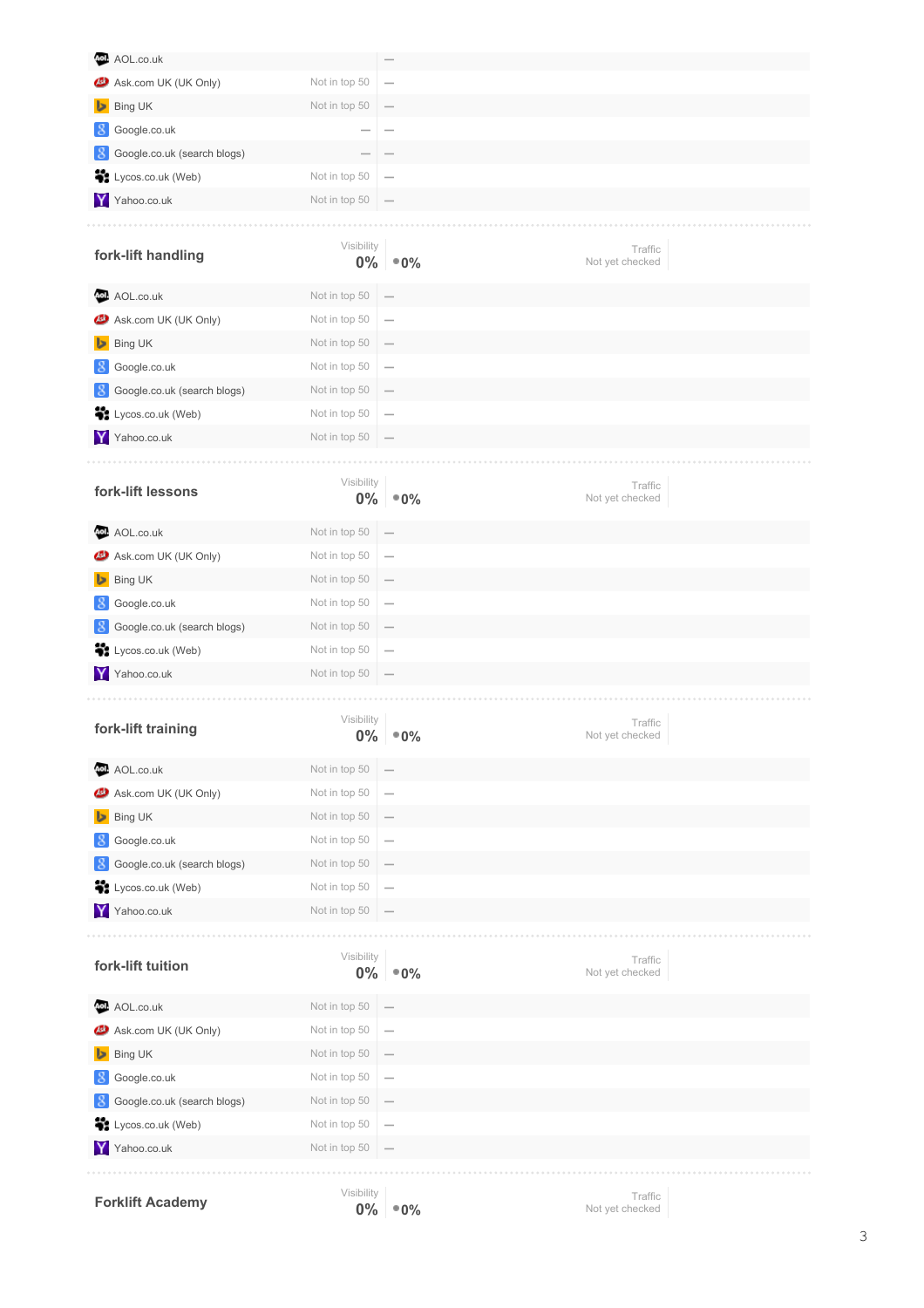| AOL.co.uk                         | Not in top 50            |                                                                                                                                                   |                            |
|-----------------------------------|--------------------------|---------------------------------------------------------------------------------------------------------------------------------------------------|----------------------------|
| Ask.com UK (UK Only)<br>అ         | Not in top 50            |                                                                                                                                                   |                            |
| Bing UK<br>ь                      | Not in top 50            |                                                                                                                                                   |                            |
| Google.co.uk                      |                          |                                                                                                                                                   |                            |
| Google.co.uk (search blogs)<br>-8 |                          |                                                                                                                                                   |                            |
| St Lycos.co.uk (Web)              | Not in top 50            | $\overline{\phantom{a}}$                                                                                                                          |                            |
| Y Yahoo.co.uk                     | Not in top 50            |                                                                                                                                                   |                            |
|                                   |                          |                                                                                                                                                   |                            |
| forklift certification            | Visibility               | $0\%$ $^{\circ}$ 0%                                                                                                                               | Traffic<br>Not yet checked |
| AOL.co.uk                         | Not in top 50            |                                                                                                                                                   |                            |
| Ask.com UK (UK Only)<br>♨         | Not in top 50            | $\overline{\phantom{a}}$                                                                                                                          |                            |
| Bing UK<br>ь                      | Not in top 50            | $\hspace{1.0cm} \overline{\hspace{1.0cm} \hspace{1.0cm} \hspace{1.0cm} } \hspace{1.0cm} \overline{\hspace{1.0cm} \hspace{1.0cm} \hspace{1.0cm} }$ |                            |
| Google.co.uk<br>-8                |                          |                                                                                                                                                   |                            |
| Google.co.uk (search blogs)<br>-8 |                          |                                                                                                                                                   |                            |
| ä.<br>Lycos.co.uk (Web)           | Not in top 50            | $\sim$                                                                                                                                            |                            |
| Y Yahoo.co.uk                     | Not in top 50            | $\overline{\phantom{a}}$                                                                                                                          |                            |
|                                   |                          |                                                                                                                                                   |                            |
| forklift certification training   | Visibility<br>$0\%$      | $^{\circ}0\%$                                                                                                                                     | Traffic<br>Not yet checked |
| AOL.co.uk                         | Not in top 50            | $\hspace{1.0cm} \rule{1.5cm}{0.15cm}$                                                                                                             |                            |
| <b>CD</b> Ask.com UK (UK Only)    | Not in top 50            | $\overline{\phantom{a}}$                                                                                                                          |                            |
| <b>Bing UK</b><br>ь               | Not in top 50            | $\hspace{1.0cm} \rule{1.5cm}{0.15cm}$                                                                                                             |                            |
| Google.co.uk<br>-8                | $\overline{\phantom{a}}$ | $\sim$                                                                                                                                            |                            |
| Google.co.uk (search blogs)<br>-8 |                          |                                                                                                                                                   |                            |
| ÷.<br>Lycos.co.uk (Web)           | Not in top 50            | $\overline{\phantom{0}}$                                                                                                                          |                            |
| Y<br>Yahoo.co.uk                  | Not in top 50            |                                                                                                                                                   |                            |
|                                   |                          |                                                                                                                                                   |                            |
| <b>Forklift Courses</b>           | Visibility<br>$0\%$      | $^{\circ}0\%$                                                                                                                                     | Traffic<br>Not yet checked |
| AOL.co.uk<br>Aol.                 | Not in top 50            |                                                                                                                                                   |                            |
| Ask.com UK (UK Only)              | Not in top 50            | $\overline{\phantom{m}}$                                                                                                                          |                            |
| Bing UK                           | Not in top 50            | $\hspace{0.1mm}-\hspace{0.1mm}$                                                                                                                   |                            |
| Google.co.uk<br>-8                |                          | $\overline{\phantom{a}}$                                                                                                                          |                            |
| Google.co.uk (search blogs)<br>-8 |                          |                                                                                                                                                   |                            |
| ij,<br>Lycos.co.uk (Web)          | Not in top 50            | $\overline{\phantom{m}}$                                                                                                                          |                            |
| Y Yahoo.co.uk                     | Not in top 50            |                                                                                                                                                   |                            |
|                                   |                          |                                                                                                                                                   |                            |
| <b>Forklift Driver Training</b>   | Visibility<br>$0\%$      | $^{\circ}0\%$                                                                                                                                     | Traffic<br>Not yet checked |
| AOL.co.uk<br>4oI.                 | Not in top 50            |                                                                                                                                                   |                            |
| Ask.com UK (UK Only)              | Not in top 50            | $\overline{\phantom{a}}$                                                                                                                          |                            |
| Bing UK                           | Not in top 50            |                                                                                                                                                   |                            |
| Google.co.uk<br>8                 |                          | $\sim$                                                                                                                                            |                            |
| Google.co.uk (search blogs)<br>-8 |                          |                                                                                                                                                   |                            |
| St Lycos.co.uk (Web)              | Not in top 50            | $\overline{\phantom{m}}$                                                                                                                          |                            |
| Y Yahoo.co.uk                     | Not in top 50            |                                                                                                                                                   |                            |
|                                   |                          |                                                                                                                                                   |                            |
| forklift driver training          | Visibility               |                                                                                                                                                   | Traffic                    |

**forklift driver training**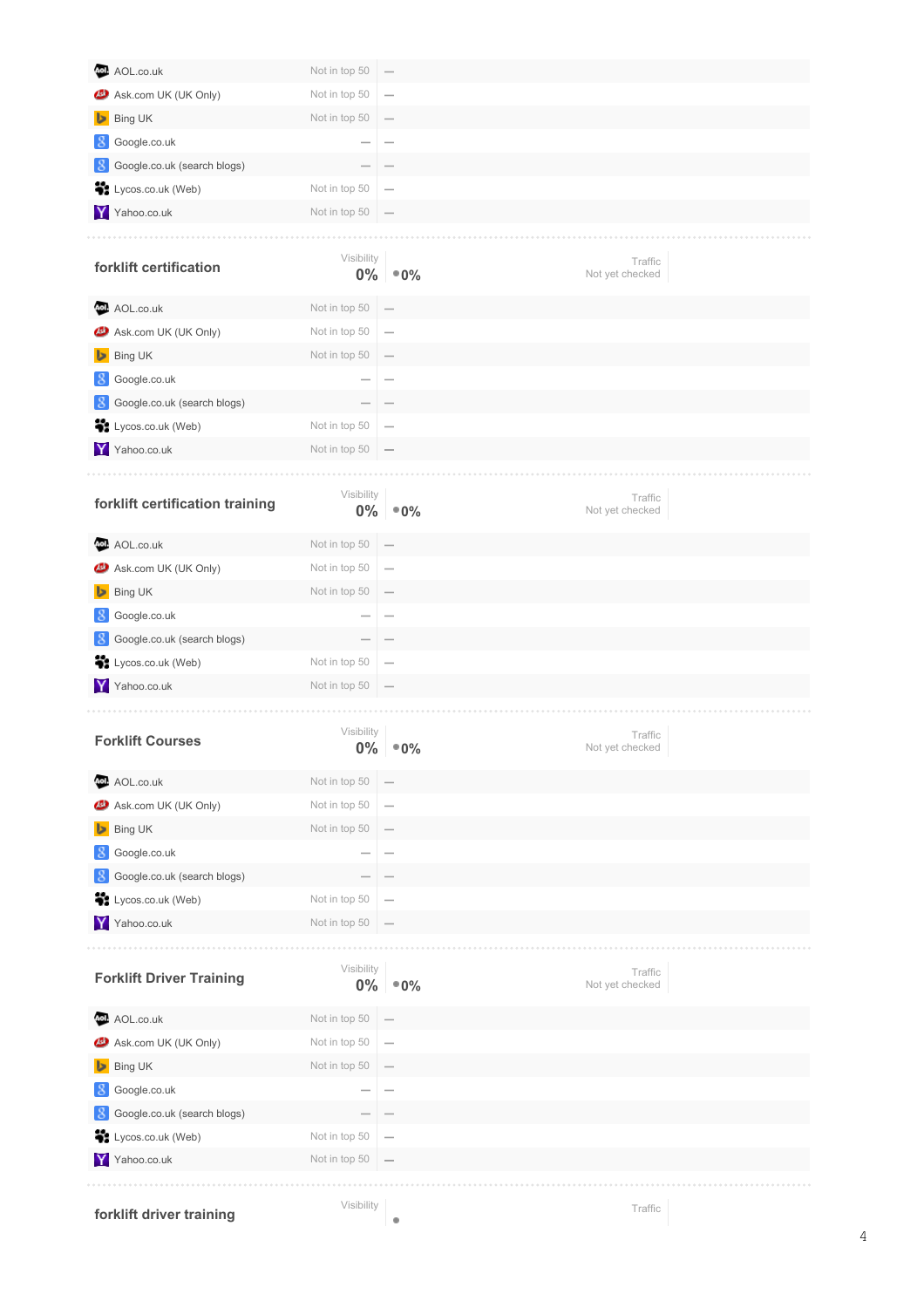|                                                                                                                                 |                     | $0\%$ $^{\circ}$ 0%                   | Not yet checked            |
|---------------------------------------------------------------------------------------------------------------------------------|---------------------|---------------------------------------|----------------------------|
| AOL.co.uk<br>Aol.                                                                                                               | Not in top 50       |                                       |                            |
| Ask.com UK (UK Only)<br>ω                                                                                                       | Not in top 50       | $\overline{\phantom{a}}$              |                            |
| Bing UK                                                                                                                         | Not in top 50       |                                       |                            |
| Google.co.uk                                                                                                                    |                     | $\overline{\phantom{a}}$              |                            |
| Google.co.uk (search blogs)<br>8                                                                                                |                     |                                       |                            |
| ij.<br>Lycos.co.uk (Web)                                                                                                        | Not in top 50       |                                       |                            |
| Y Yahoo.co.uk                                                                                                                   | Not in top 50       |                                       |                            |
|                                                                                                                                 |                     |                                       |                            |
| forklift lessons                                                                                                                | Visibility<br>$0\%$ | $^{\circ}0\%$                         | Traffic<br>Not yet checked |
| AOL.co.uk<br>Aol.                                                                                                               | Not in top 50       |                                       |                            |
| Ask.com UK (UK Only)<br>ω                                                                                                       | Not in top 50       | $\overline{\phantom{a}}$              |                            |
| Bing UK                                                                                                                         | Not in top 50       | $\overline{\phantom{a}}$              |                            |
| Google.co.uk                                                                                                                    | Not in top 50       | $\overline{\phantom{a}}$              |                            |
| Google.co.uk (search blogs)                                                                                                     | Not in top 50       | $\overline{\phantom{a}}$              |                            |
| ij.<br>Lycos.co.uk (Web)                                                                                                        | Not in top 50       |                                       |                            |
| Y Yahoo.co.uk                                                                                                                   | Not in top 50       |                                       |                            |
|                                                                                                                                 |                     |                                       |                            |
| <b>Forklift Lessons</b>                                                                                                         | Visibility          | $0\%$ $^{\circ}$ 0%                   | Traffic<br>Not yet checked |
| AOL.co.uk                                                                                                                       | Not in top 50       |                                       |                            |
| Ask.com UK (UK Only)<br>అ                                                                                                       | Not in top 50       | $\overline{\phantom{a}}$              |                            |
| Bing UK<br>⊵                                                                                                                    | Not in top 50       |                                       |                            |
| Google.co.uk                                                                                                                    |                     |                                       |                            |
| Google.co.uk (search blogs)                                                                                                     |                     |                                       |                            |
|                                                                                                                                 |                     | $\overline{\phantom{0}}$              |                            |
| Lycos.co.uk (Web)                                                                                                               | Not in top 50       |                                       |                            |
| Yahoo.co.uk                                                                                                                     | Not in top 50       |                                       |                            |
|                                                                                                                                 | Visibility<br>$0\%$ | $^{\circ}0\%$                         | Traffic<br>Not yet checked |
| AOL.co.uk                                                                                                                       | Not in top 50       |                                       |                            |
| Ask.com UK (UK Only)                                                                                                            | Not in top 50       | $\overline{\phantom{a}}$              |                            |
| Bing UK                                                                                                                         | Not in top 50       |                                       |                            |
| Google.co.uk                                                                                                                    |                     |                                       |                            |
| Google.co.uk (search blogs)                                                                                                     |                     |                                       |                            |
| Lycos.co.uk (Web)                                                                                                               | Not in top 50       | $\sim$                                |                            |
|                                                                                                                                 | Not in top 50       |                                       |                            |
|                                                                                                                                 | Visibility<br>$0\%$ | $^{\circ}0\%$                         | Traffic<br>Not yet checked |
| AOL.co.uk                                                                                                                       | Not in top 50       |                                       |                            |
| Ask.com UK (UK Only)                                                                                                            | Not in top 50       | $\overline{\phantom{a}}$              |                            |
| ij,<br>-8<br>AoI.<br>Bing UK<br>ь                                                                                               | Not in top 50       | $\hspace{1.0cm} \rule{1.5cm}{0.15cm}$ |                            |
| Y<br>forklift operator certification<br>AoI.<br>ω<br>8<br>÷.<br>Yahoo.co.uk<br>forklift operator training<br>Google.co.uk<br>-8 | Not in top 50       | $\overline{\phantom{a}}$              |                            |
| Google.co.uk (search blogs)                                                                                                     | Not in top 50       | $\hspace{0.1mm}-\hspace{0.1mm}$       |                            |
| -8<br>÷.<br>Lycos.co.uk (Web)                                                                                                   | Not in top 50       |                                       |                            |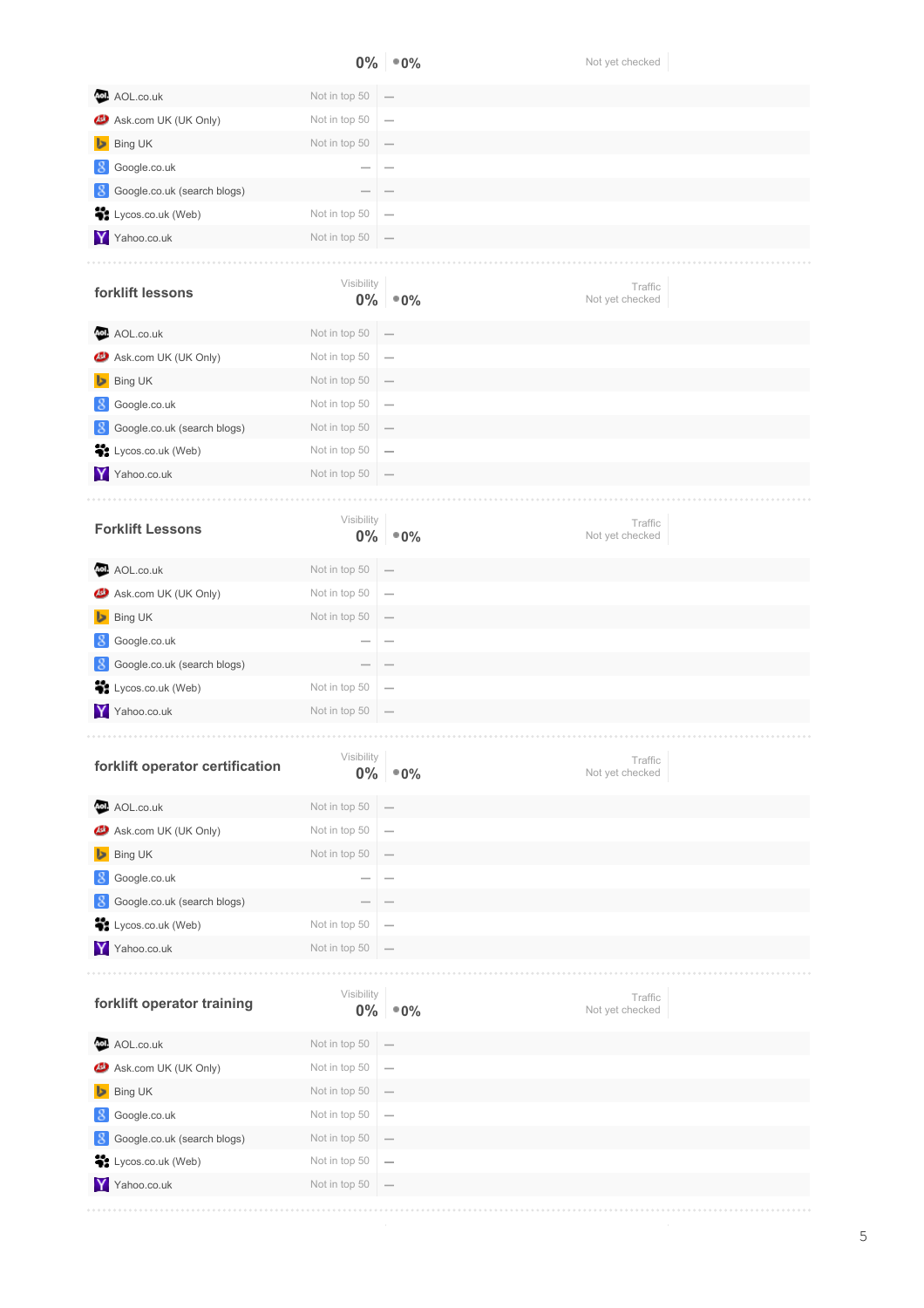| forklift regulations                | Visibility<br>$0\%$      | $^{\circ}0\%$            | Traffic<br>Not yet checked                                               |
|-------------------------------------|--------------------------|--------------------------|--------------------------------------------------------------------------|
| AOL.co.uk<br>Aol.                   | Not in top 50            |                          |                                                                          |
| Ask.com UK (UK Only)<br>©           | Not in top 50            | -                        |                                                                          |
| Bing UK                             | Not in top 50            |                          |                                                                          |
| Google.co.uk<br>-8                  |                          |                          |                                                                          |
| Google.co.uk (search blogs)<br>-8   |                          |                          |                                                                          |
| ÷.<br>Lycos.co.uk (Web)             | Not in top 50            |                          |                                                                          |
| Y<br>Yahoo.co.uk                    | Not in top 50            |                          |                                                                          |
| <b>Forklift Safety Training</b>     | Visibility<br>$0\%$      | $^{\circ}0\%$            | Traffic<br>Not yet checked                                               |
| AOL.co.uk                           | Not in top 50            |                          |                                                                          |
| Ask.com UK (UK Only)                | Not in top 50            | -                        |                                                                          |
| Bing UK<br>⊵                        | Not in top 50            |                          |                                                                          |
| Google.co.uk<br>8                   |                          |                          |                                                                          |
| Google.co.uk (search blogs)<br>-8   |                          |                          |                                                                          |
| ÷.<br>Lycos.co.uk (Web)             | Not in top 50            |                          |                                                                          |
| Y Yahoo.co.uk                       | Not in top 50            |                          |                                                                          |
|                                     |                          |                          |                                                                          |
| forklift safety training            | Visibility<br>$0\%$      | $^{\circ}0\%$            | Traffic<br>Not yet checked                                               |
| AOL.co.uk<br>Aol.                   | Not in top 50            |                          |                                                                          |
| Ask.com UK (UK Only)                | Not in top 50            | -                        |                                                                          |
| Bing UK                             | Not in top 50            |                          |                                                                          |
| Google.co.uk<br>8                   |                          |                          |                                                                          |
| -8<br>Google.co.uk (search blogs)   |                          |                          |                                                                          |
| ij,<br>Lycos.co.uk (Web)            | Not in top 50            |                          |                                                                          |
| Y<br>Yahoo.co.uk                    | Not in top 50            |                          |                                                                          |
| <b>Forklift Safety Training DVD</b> | Visibility<br>$0\%$      | $^{\circ}0\%$            | Traffic<br>Not yet checked                                               |
| AOL.co.uk<br>AoI.                   | Not in top 50            |                          |                                                                          |
| Ask.com UK (UK Only)                | Not in top 50            |                          |                                                                          |
| Bing UK<br>D                        | 48                       |                          | http://rtw-training.co.uk/industrial-training/forklift-safety-video.html |
| Google.co.uk<br>-8                  |                          |                          |                                                                          |
| Google.co.uk (search blogs)<br>8    |                          |                          |                                                                          |
| ä.<br>Lycos.co.uk (Web)             | 46                       |                          | http://rtw-training.co.uk/industrial-training/forklift-safety-video.html |
| Y<br>Yahoo.co.uk                    | 47                       |                          | http://rtw-training.co.uk/industrial-training/forklift-safety-video.html |
|                                     |                          |                          |                                                                          |
| forklift training                   | Visibility<br>$0\%$      | $^{\circ}$ 0%            | Traffic<br>Not yet checked                                               |
| AOL.co.uk<br>AoI.                   | Not in top 50            |                          |                                                                          |
| Ask.com UK (UK Only)                | Not in top 50            | -                        |                                                                          |
| Bing UK                             | Not in top 50            |                          |                                                                          |
| 8<br>Google.co.uk                   | $\overline{\phantom{a}}$ | $\overline{\phantom{a}}$ |                                                                          |
| -8<br>Google.co.uk (search blogs)   |                          |                          |                                                                          |
| ä<br>Lycos.co.uk (Web)              | Not in top 50            |                          |                                                                          |
| Y Yahoo.co.uk                       | Not in top 50            |                          |                                                                          |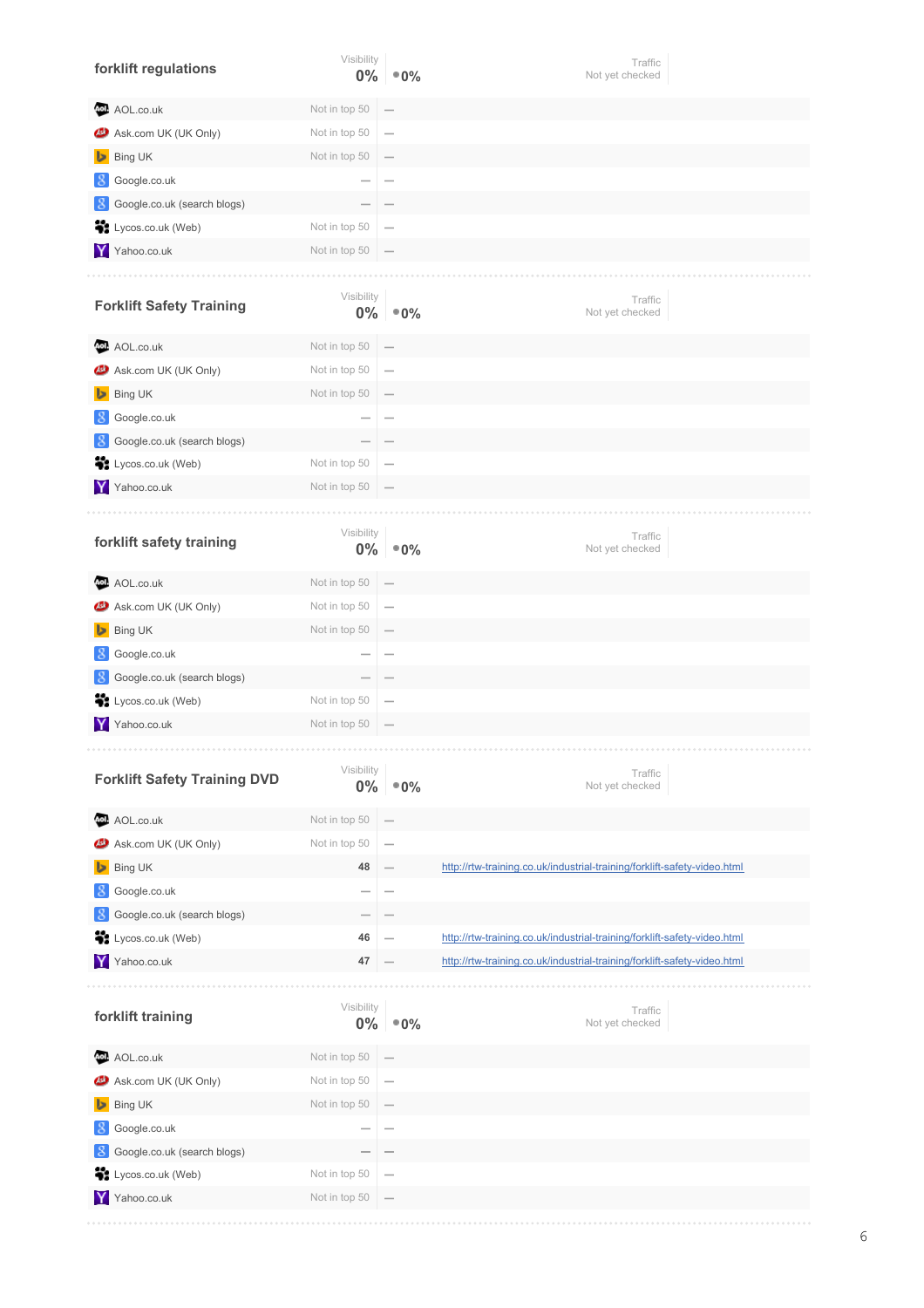| <b>Forklift Training</b>         | Visibility<br>$0\%$ | $^{\circ}0\%$                   | Traffic<br>Not yet checked |
|----------------------------------|---------------------|---------------------------------|----------------------------|
| AOL.co.uk<br>ຜ⊍                  | Not in top 50       |                                 |                            |
| Ask.com UK (UK Only)<br>ω        | Not in top 50       | $\overline{\phantom{m}}$        |                            |
| Bing UK<br>Þ                     | Not in top 50       |                                 |                            |
| Google.co.uk<br>8                |                     | $\sim$                          |                            |
| 8<br>Google.co.uk (search blogs) |                     |                                 |                            |
| ÷.<br>Lycos.co.uk (Web)          | Not in top 50       |                                 |                            |
| Y Yahoo.co.uk                    | Not in top 50       |                                 |                            |
|                                  |                     |                                 |                            |
| forklift training centre         | Visibility<br>$0\%$ | $^{\circ}0\%$                   | Traffic<br>Not yet checked |
| AOL.co.uk<br>Aol.                | Not in top 50       |                                 |                            |
| Ask.com UK (UK Only)             | Not in top 50       | $\overline{\phantom{m}}$        |                            |
| Bing UK                          | Not in top 50       |                                 |                            |
| 8<br>Google.co.uk                |                     | $\overline{\phantom{a}}$        |                            |
| Google.co.uk (search blogs)<br>8 |                     |                                 |                            |
| Lycos.co.uk (Web)                | Not in top 50       | $\qquad \qquad$                 |                            |
| Y Yahoo.co.uk                    | Not in top 50       |                                 |                            |
|                                  |                     |                                 |                            |
| forklift training course         | Visibility<br>$0\%$ | $^\circledast$ 0%               | Traffic<br>Not yet checked |
| AOL.co.uk<br>Aol.                | Not in top 50       |                                 |                            |
| Ask.com UK (UK Only)             | Not in top 50       | $\overline{\phantom{m}}$        |                            |
| Bing UK                          | Not in top 50       |                                 |                            |
| Google.co.uk                     | Not in top 50       | $\overline{\phantom{0}}$        |                            |
| Google.co.uk (search blogs)<br>8 | Not in top 50       |                                 |                            |
| ij,<br>Lycos.co.uk (Web)         | Not in top 50       | $\hspace{0.1mm}-\hspace{0.1mm}$ |                            |
| Y Yahoo.co.uk                    | Not in top 50       |                                 |                            |
|                                  |                     |                                 |                            |
| <b>Forklift Training Courses</b> | Visibility<br>$0\%$ | $^{\circ}0\%$                   | Traffic<br>Not yet checked |
| AOL.co.uk<br>AoI.                | Not in top 50       |                                 |                            |
| Ask.com UK (UK Only)<br>©        | Not in top 50       |                                 |                            |
| Bing UK                          | Not in top 50       |                                 |                            |
| Google.co.uk<br>8                |                     |                                 |                            |
| Google.co.uk (search blogs)<br>8 |                     |                                 |                            |
| Lycos.co.uk (Web)<br>ä9          | Not in top 50       |                                 |                            |
| Y Yahoo.co.uk                    | Not in top 50       |                                 |                            |
|                                  |                     |                                 |                            |
| <b>Forklift Training Program</b> | Visibility<br>$0\%$ | $^{\circ}0\%$                   | Traffic<br>Not yet checked |
| AOL.co.uk                        | Not in top 50       | $\overline{\phantom{0}}$        |                            |
| Ask.com UK (UK Only)<br>o        | Not in top 50       | $\overline{\phantom{a}}$        |                            |
| Bing UK<br>⊵                     | Not in top 50       | $\overline{\phantom{0}}$        |                            |
| Google.co.uk<br>-8               |                     |                                 |                            |
| Google.co.uk (search blogs)      |                     |                                 |                            |
| Lycos.co.uk (Web)                | Not in top 50       | $\overline{\phantom{0}}$        |                            |
| Y Yahoo.co.uk                    | Not in top 50       | $\overline{\phantom{a}}$        |                            |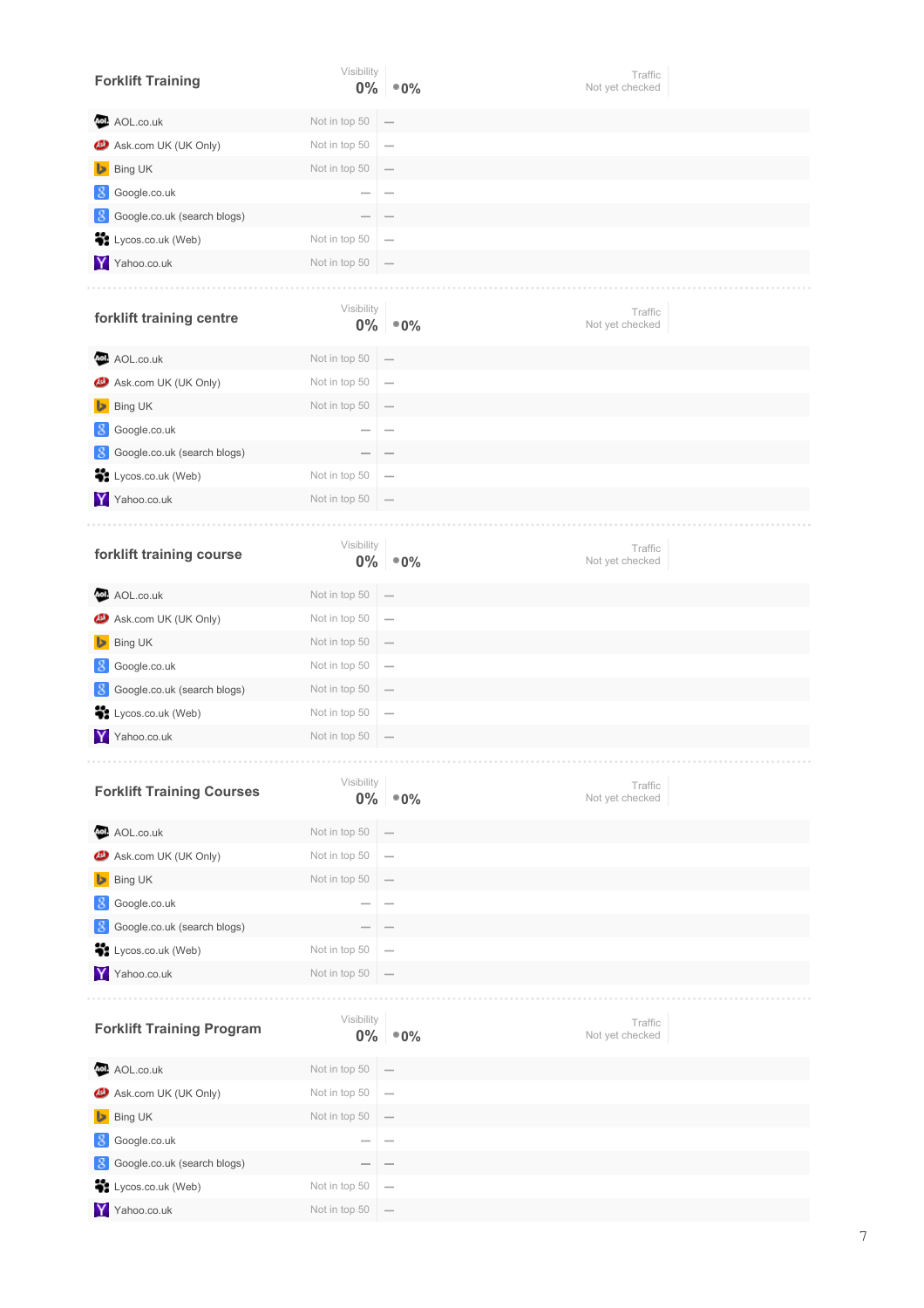| forklift training program                 | Visibility          | $0\%$ $^{\circ}$ 0%                   | Traffic<br>Not yet checked |
|-------------------------------------------|---------------------|---------------------------------------|----------------------------|
| AOL.co.uk<br>Aol.                         | Not in top 50       |                                       |                            |
| Ask.com UK (UK Only)<br>అ                 | Not in top 50       | $\overline{\phantom{m}}$              |                            |
| <b>Bing UK</b>                            | Not in top 50       |                                       |                            |
| Google.co.uk                              |                     |                                       |                            |
| Google.co.uk (search blogs)               |                     |                                       |                            |
| ÷.<br>Lycos.co.uk (Web)                   | Not in top 50       | $\qquad \qquad$                       |                            |
| Y Yahoo.co.uk                             | Not in top 50       |                                       |                            |
|                                           |                     |                                       |                            |
| forklift training rtitb accredited        | Visibility          | $0\%$ $^{\circ}$ 0%                   | Traffic<br>Not yet checked |
| AOL.co.uk                                 | Not in top 50       |                                       |                            |
| <b>49</b> Ask.com UK (UK Only)            | Not in top 50       | $\overline{\phantom{a}}$              |                            |
| <b>Bing UK</b><br>⊵                       | Not in top 50       | $\hspace{0.1mm}-\hspace{0.1mm}$       |                            |
| Google.co.uk<br>-8                        |                     | $\overline{\phantom{a}}$              |                            |
| Google.co.uk (search blogs)               |                     |                                       |                            |
| ÷.<br>Lycos.co.uk (Web)                   | Not in top 50       | $\overline{\phantom{m}}$              |                            |
| Y Yahoo.co.uk                             | Not in top 50       |                                       |                            |
|                                           |                     |                                       |                            |
| <b>Forklift Training Video</b>            | Visibility          | $0\%$ $\degree 0\%$                   | Traffic<br>Not yet checked |
| AOL.co.uk<br>Aol.                         | Not in top 50       |                                       |                            |
| Ask.com UK (UK Only)                      | Not in top 50       | $\overline{\phantom{m}}$              |                            |
| <b>Bing UK</b>                            | Not in top 50       | $\overline{\phantom{0}}$              |                            |
| Google.co.uk<br>-8                        |                     | $\sim$                                |                            |
| Google.co.uk (search blogs)<br>-8         |                     |                                       |                            |
| ÷.<br>Lycos.co.uk (Web)                   | Not in top 50       | $\hspace{0.1mm}-\hspace{0.1mm}$       |                            |
| Ÿ<br>Yahoo.co.uk                          | Not in top 50       | $\hspace{0.1mm}-\hspace{0.1mm}$       |                            |
|                                           |                     |                                       |                            |
| forklift truck driver training<br>courses | Visibility<br>$0\%$ | $^\circledR$ 0%                       | Traffic<br>Not yet checked |
| AOL.co.uk                                 | Not in top 50       | $\hspace{1.0cm} \rule{1.5cm}{0.15cm}$ |                            |
| Ask.com UK (UK Only)<br>అ                 | Not in top 50       | $\hspace{0.1mm}-\hspace{0.1mm}$       |                            |
| <b>Bing UK</b><br>Þ                       | Not in top 50       | $\qquad \qquad$                       |                            |
| Google.co.uk                              | Not in top 50       | $\overline{\phantom{m}}$              |                            |
| Google.co.uk (search blogs)               | Not in top 50       | $\overline{\phantom{a}}$              |                            |
| ä.<br>Lycos.co.uk (Web)                   | Not in top 50       | $\overline{\phantom{m}}$              |                            |
| Ÿ<br>Yahoo.co.uk                          | Not in top 50       |                                       |                            |
|                                           |                     |                                       |                            |
| forklift truck training                   | Visibility<br>$0\%$ | $^{\circ}0\%$                         | Traffic<br>Not yet checked |
| AOL.co.uk<br>Aol.                         | Not in top 50       |                                       |                            |
| Ask.com UK (UK Only)                      | Not in top 50       | $\overline{\phantom{a}}$              |                            |
| Bing UK                                   | Not in top 50       | $\overline{\phantom{0}}$              |                            |
| Google.co.uk<br>-8                        |                     | $\overline{\phantom{m}}$              |                            |
| Google.co.uk (search blogs)<br>-8         |                     |                                       |                            |
| ÷.<br>Lycos.co.uk (Web)                   | Not in top 50       | $\overline{\phantom{m}}$              |                            |
| $\overline{\mathsf{v}}$                   |                     |                                       |                            |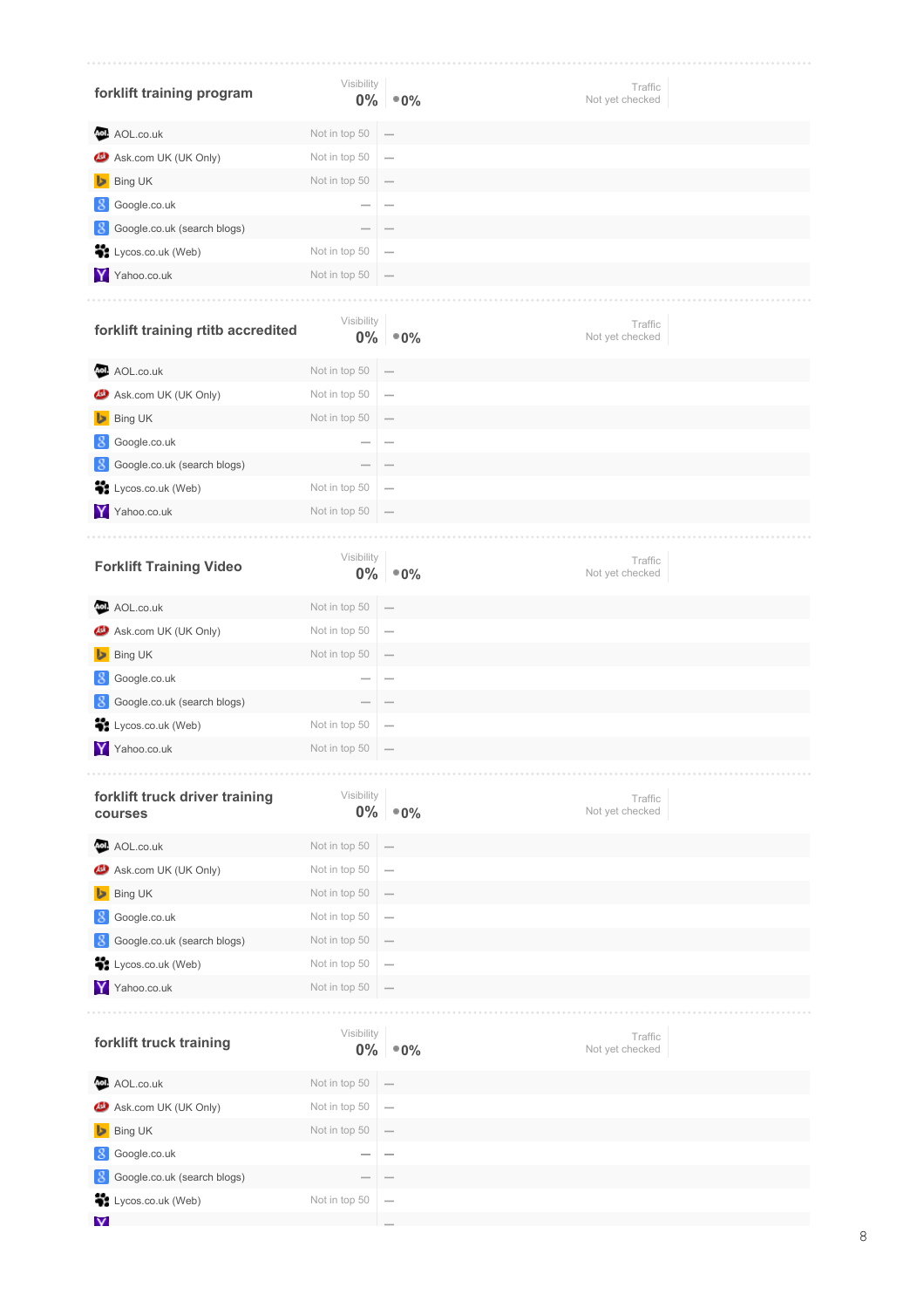| Y Yahoo.co.uk                     | Not in top 50 $-$   |                          |                            |
|-----------------------------------|---------------------|--------------------------|----------------------------|
|                                   |                     |                          |                            |
| <b>Forklift trucks</b>            | Visibility<br>$0\%$ | $^{\circ}0\%$            | Traffic<br>Not yet checked |
| AOL.co.uk                         | Not in top 50       |                          |                            |
| Ask.com UK (UK Only)<br>₾         | Not in top 50       |                          |                            |
| Bing UK<br>Þ                      | Not in top 50       |                          |                            |
| Google.co.uk<br>-8                |                     |                          |                            |
| Google.co.uk (search blogs)<br>-8 |                     |                          |                            |
| Lycos.co.uk (Web)                 | Not in top 50       |                          |                            |
| Y Yahoo.co.uk                     | Not in top 50       |                          |                            |
|                                   |                     |                          |                            |
| forklift trucks training          | Visibility<br>$0\%$ | $^{\circ}0\%$            | Traffic<br>Not yet checked |
| AOL.co.uk<br>AoI.                 | Not in top 50       |                          |                            |
| Ask.com UK (UK Only)<br>œ         | Not in top 50       | $\overline{\phantom{0}}$ |                            |
| Bing UK<br>ь                      | Not in top 50       |                          |                            |
| Google.co.uk<br>8                 |                     | $\overline{\phantom{a}}$ |                            |
| Google.co.uk (search blogs)<br>-8 |                     |                          |                            |
| Lycos.co.uk (Web)                 | Not in top 50       |                          |                            |
| Y Yahoo.co.uk                     | Not in top 50       |                          |                            |
|                                   |                     |                          |                            |
| forklift tuition                  | Visibility<br>$0\%$ | $^{\circ}0\%$            | Traffic<br>Not yet checked |
| AOL.co.uk<br>AoL                  | Not in top 50       |                          |                            |
| Ask.com UK (UK Only)              | Not in top 50       | $\overline{\phantom{0}}$ |                            |
| Bing UK                           | Not in top 50       |                          |                            |
| Google.co.uk<br>8                 |                     |                          |                            |
| Google.co.uk (search blogs)       |                     |                          |                            |
| ш.<br>Lycos.co.uk (Web)           | Not in top 50       |                          |                            |
| Y Yahoo.co.uk                     | Not in top 50       |                          |                            |
|                                   |                     |                          |                            |
| forklifting materials             | Visibility<br>$0\%$ | $^{\circ}0\%$            | Traffic<br>Not yet checked |
| AOL.co.uk                         | Not in top 50       |                          |                            |
| Ask.com UK (UK Only)              | Not in top 50       | -                        |                            |
| Bing UK                           | Not in top 50       |                          |                            |
| Google.co.uk<br>-8                | Not in top 50       | $\overline{\phantom{m}}$ |                            |
| Google.co.uk (search blogs)<br>8  | Not in top 50       |                          |                            |
| ÷.<br>Lycos.co.uk (Web)           | Not in top 50       |                          |                            |
| Y Yahoo.co.uk                     | Not in top 50       |                          |                            |
|                                   |                     |                          |                            |
| new operator training             | Visibility<br>$0\%$ | $^{\circ}0\%$            | Traffic<br>Not yet checked |
| AOL.co.uk<br>Aol.                 | Not in top 50       |                          |                            |
| Ask.com UK (UK Only)<br>ω         | Not in top 50       | $\overline{\phantom{a}}$ |                            |
| Bing UK                           | Not in top 50       |                          |                            |
| Google.co.uk<br>8                 |                     |                          |                            |
| Google.co.uk (search blogs)       |                     |                          |                            |
| ä.                                | Not in top 50       |                          |                            |